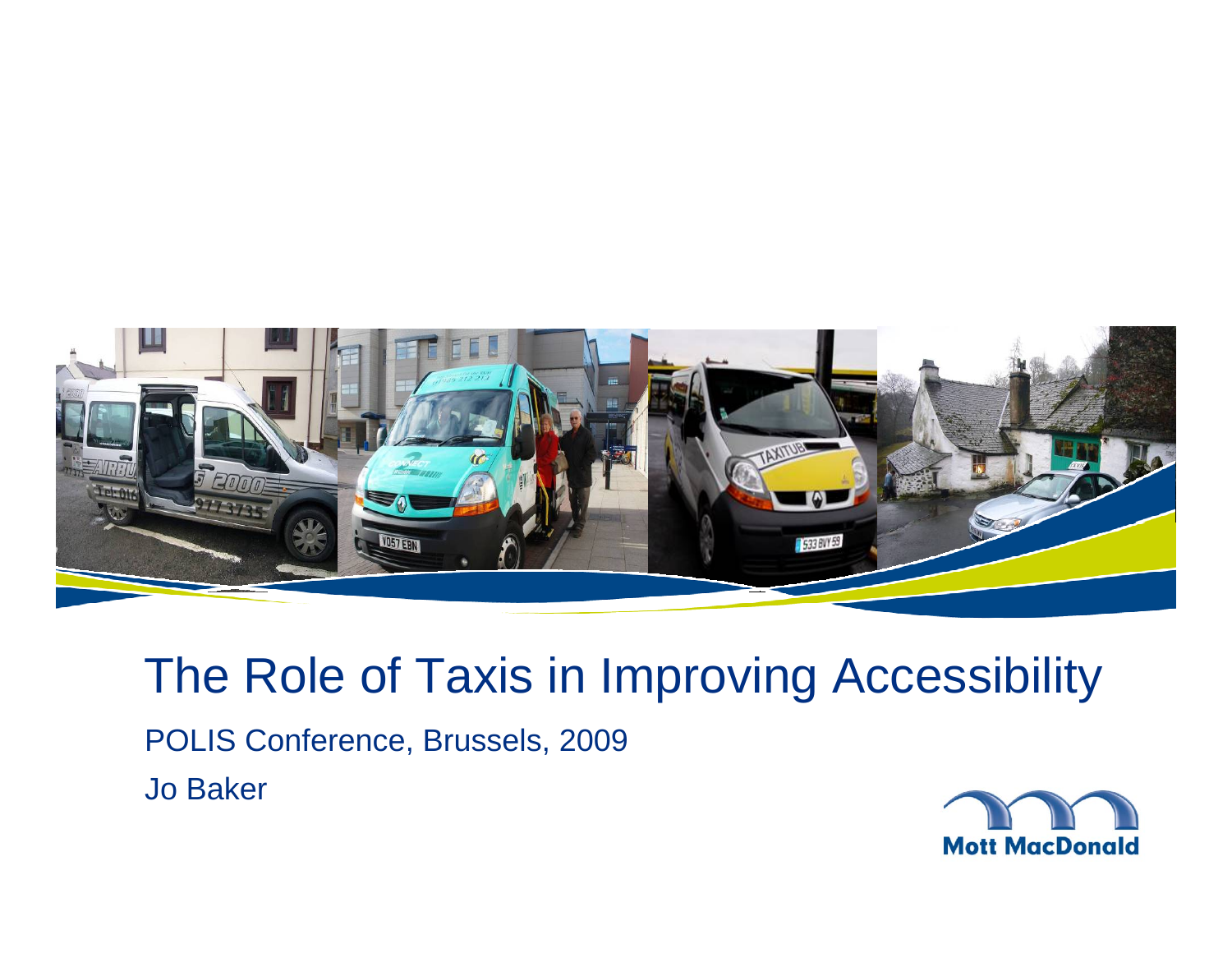#### Presentation Structure

- $\bullet$ Methodology
- •• Information Collected
- $\bullet$  Summary of Research Findings
- •Research Conclusions



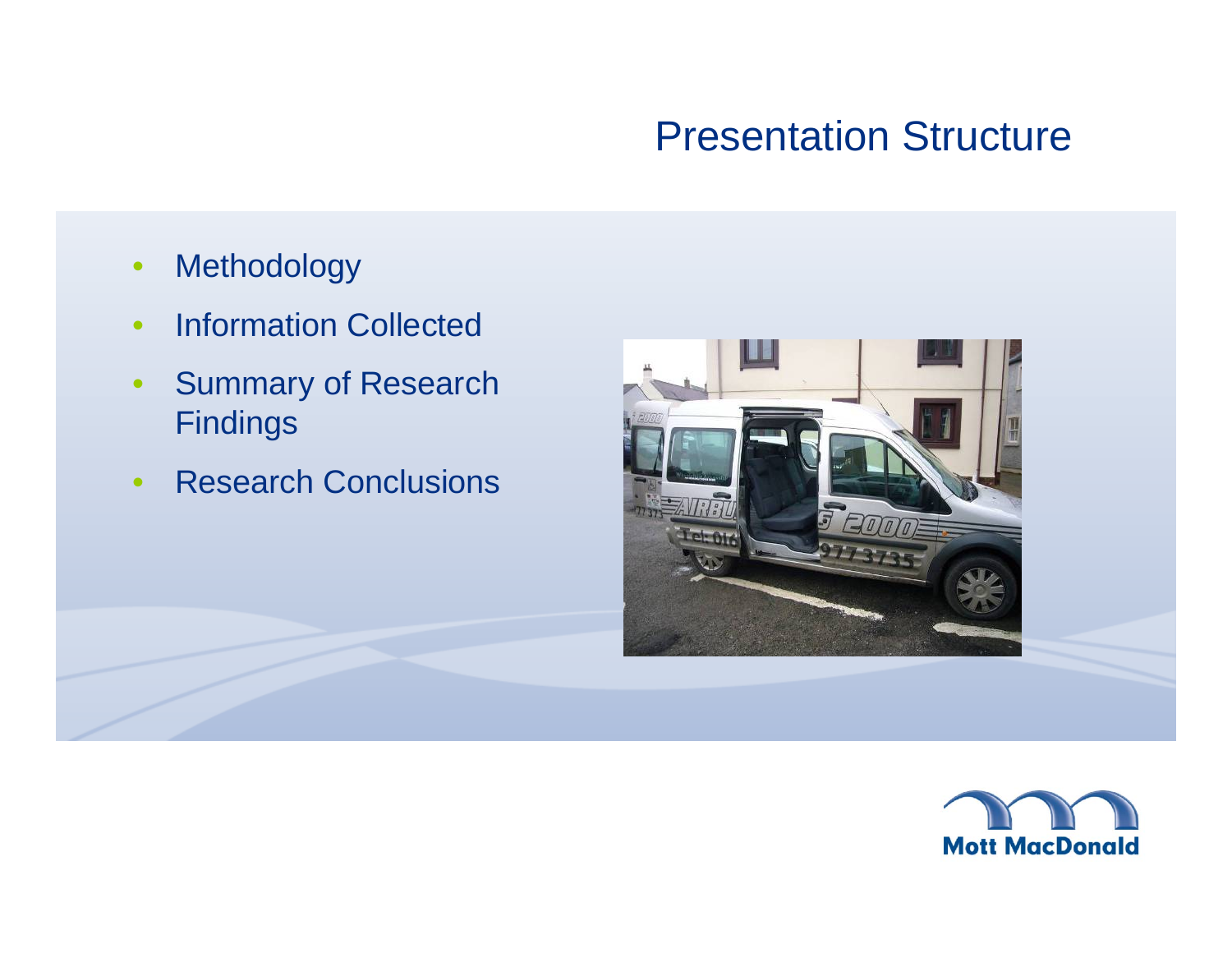# The Research

- $\bullet$  CfIT Study *'Public Subsidy for the Bus Industry'* identified higher subsidy costs for buses than taxis.
- $\bullet$  Research recommended:
	- Examination of utility of taxi based services; and
	- Identification and consideration of barriers to further development of taxi based services
- $\bullet$  Mott MacDonald appointed to *'establish whether flexible taxi schemes could offer similar or better transport services in rural areas and be at a lower cost to the taxpayer than standard bus services'*

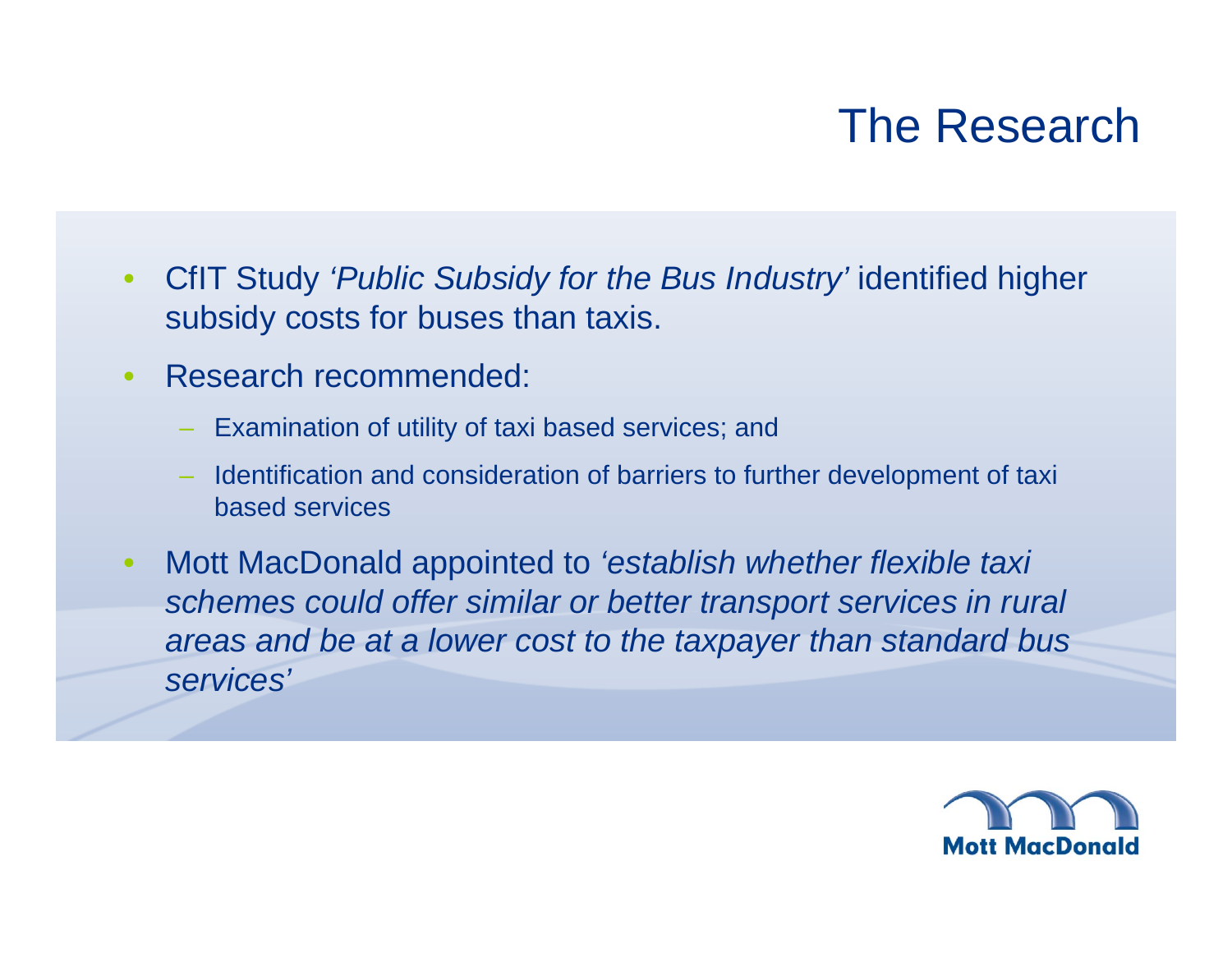# Key Research Questions

- $\bullet$  Can taxis help bring about a 'step change' in transport provision in rural areas?
- $\bullet$  Would taxis offer a cost effective replacement for rural buses?
- $\bullet$  Can taxis offer a way of reducing car dependence and environmental impact, *as well* as achieving greater social inclusion?
- $\bullet$  Why have flexible taxi services not developed on a large scale in the UK, unlike in other European countries?

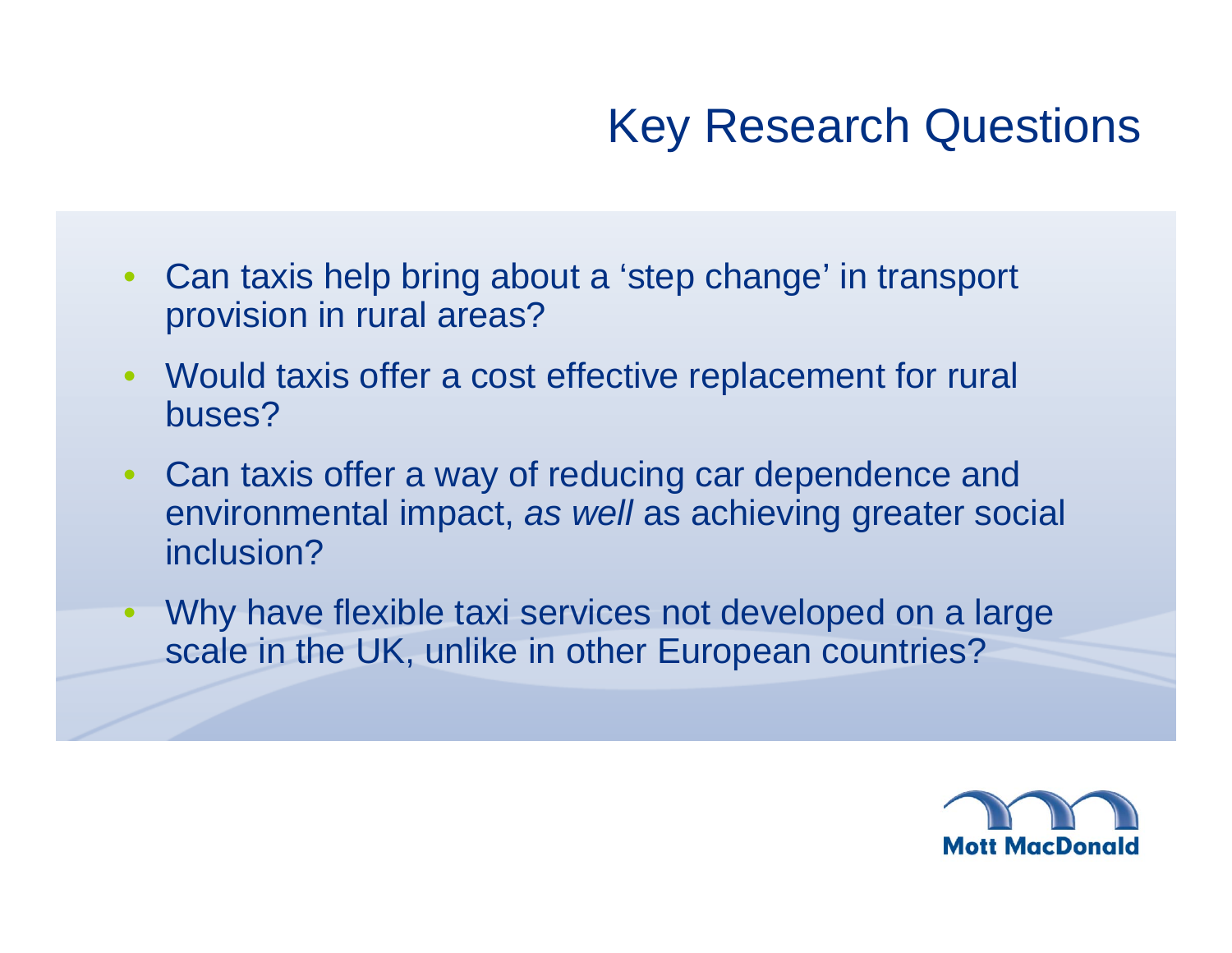# Approach to the Study

- $\bullet$ Policy and Literature Review
- $\bullet$  Examination of 'taxi based' schemes in operation
	- 70+ schemes identified across Europe
	- 10 in-depth analysis case study schemes – including Cumbria!
- $\bullet$ Consultation with key stakeholders
- $\bullet$  Analysis of demand in rural communities



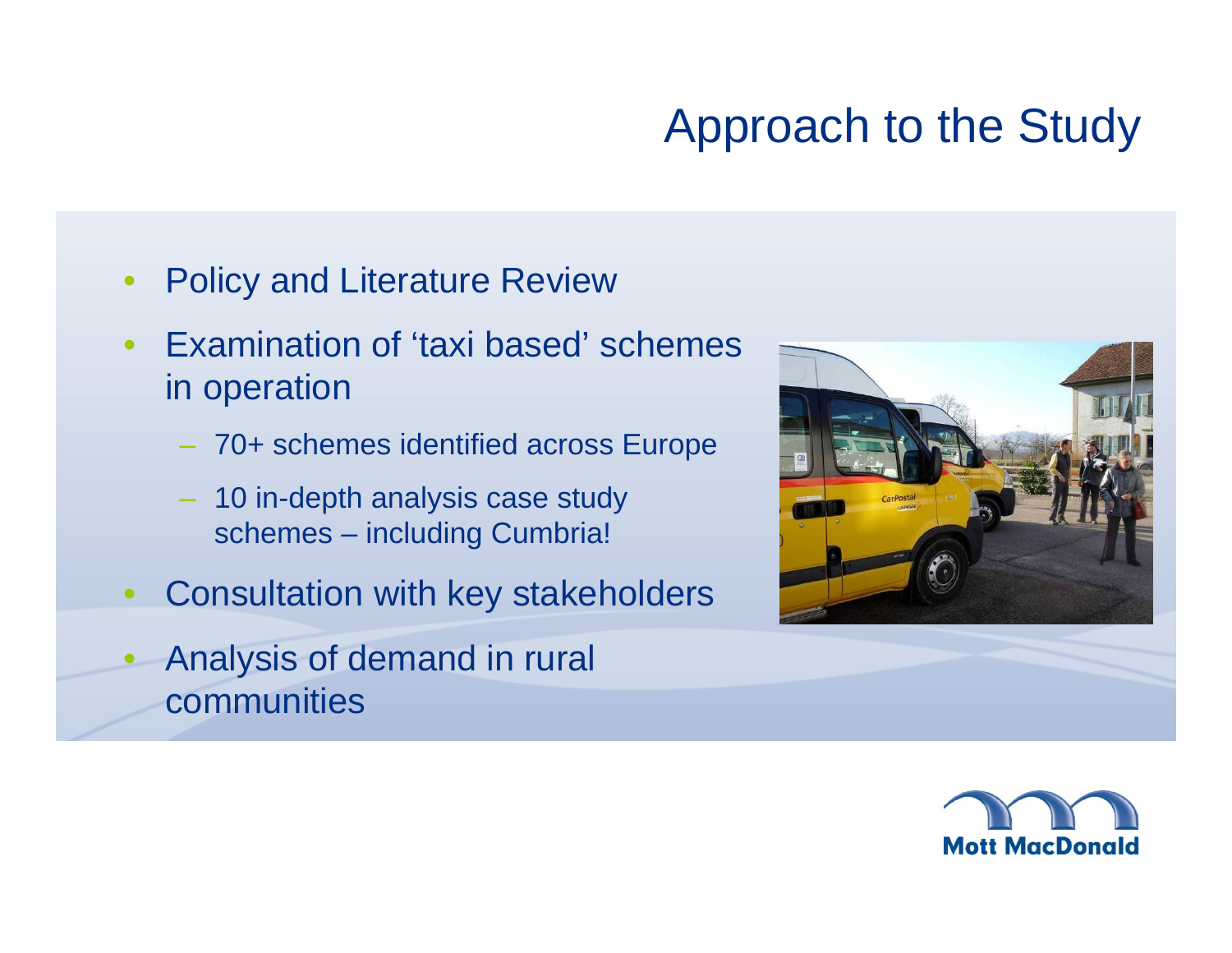#### Case Study Analysis – Key Issues

- $\bullet$  A wide range of issues were reviewed during the Case Study Analysis:
	- Scheme Management
	- Scheme Operation
	- Licensing and Legislation
	- The role of the taxi sector
	- Funding and Resources
	- Policy and 'politics'



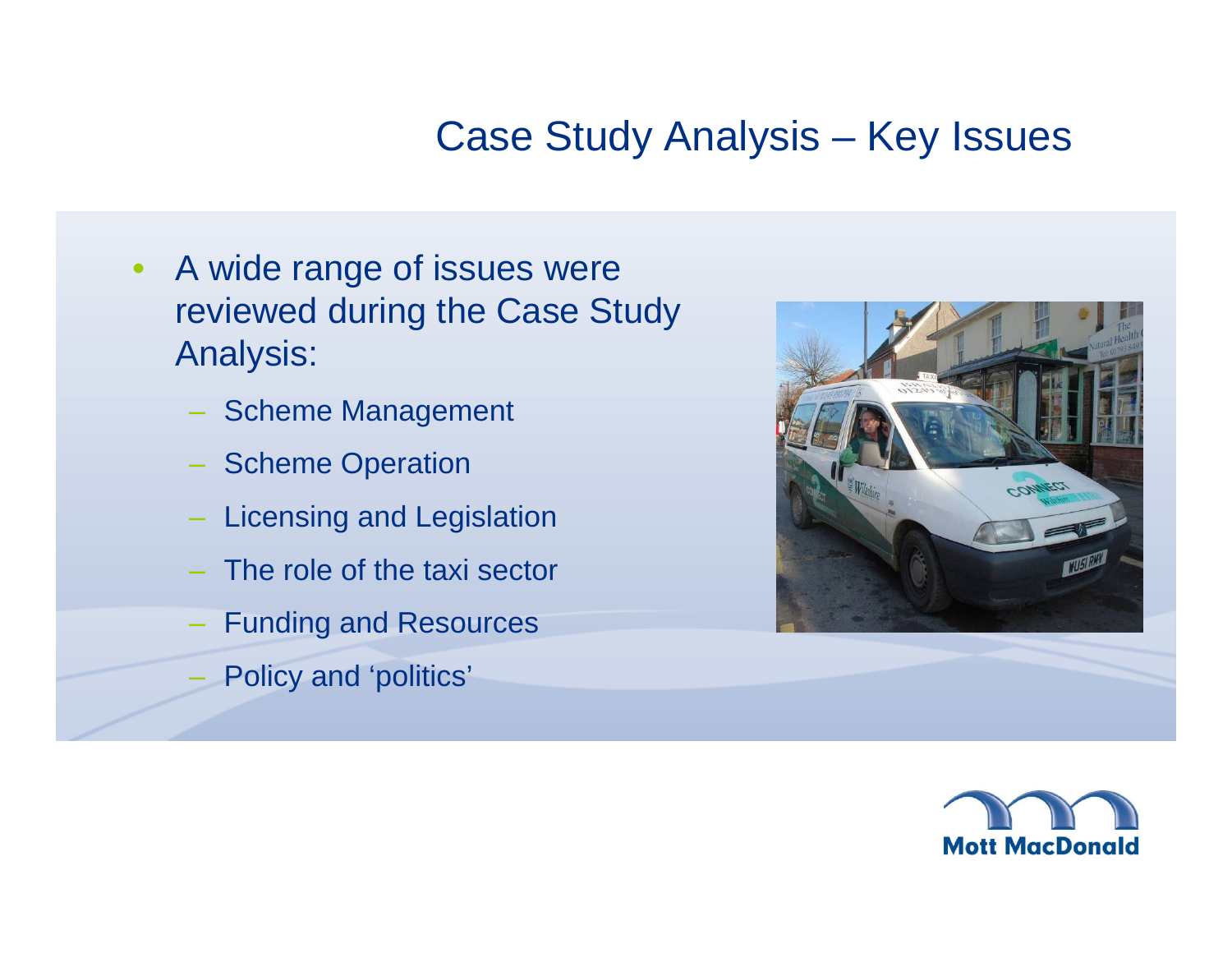## In-depth case study schemes



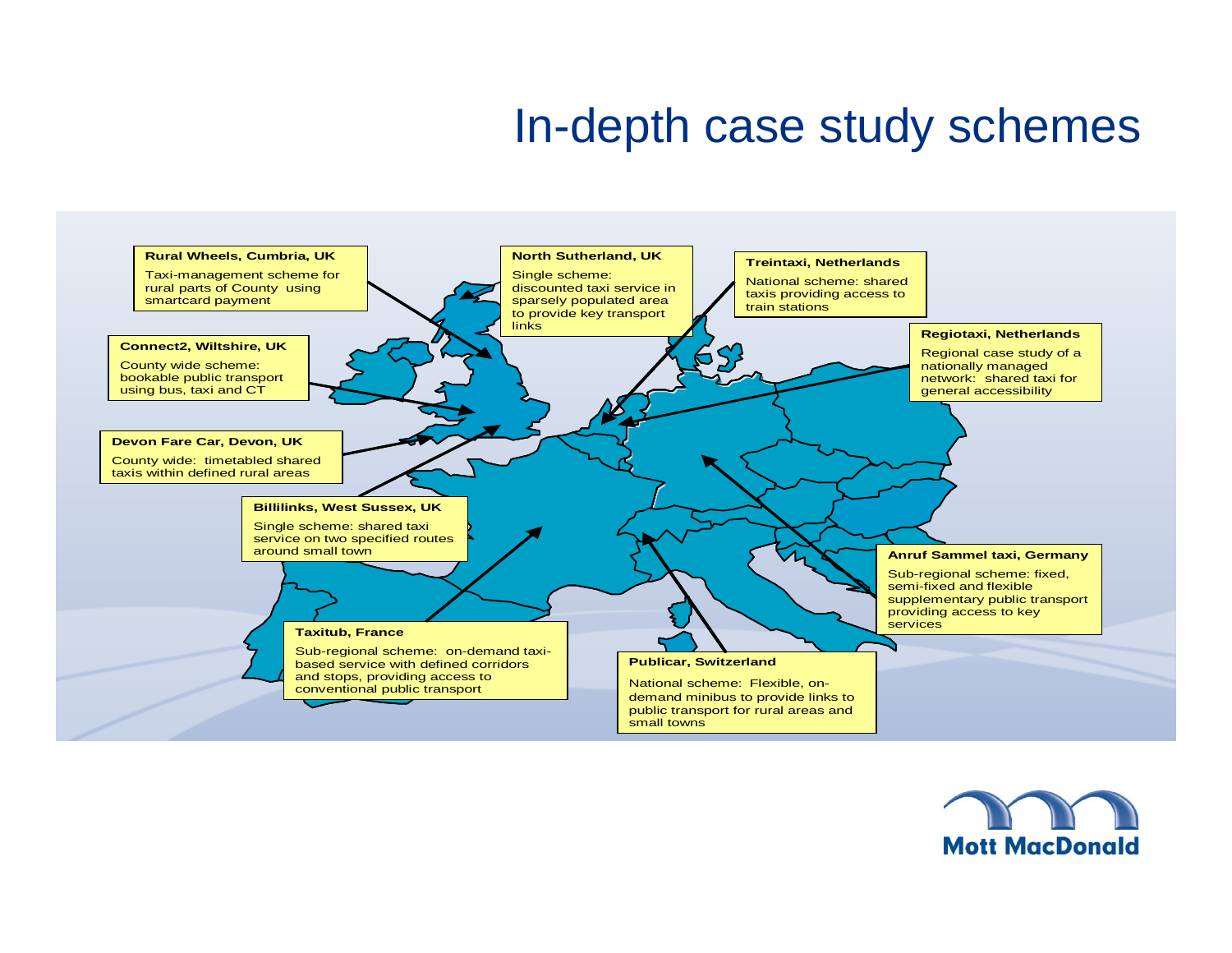# 'What we found'

- •Differences between schemes in mainland Europe and UK
- $\bullet$  From a passenger viewpoint:
	- mainland Europe services may be booked as little as 1 hour before travel
	- and are available 7 days a week, from early in morning till late at night
	- with fares and services integrated with other public transport
- $\bullet$  From a policy viewpoint:
	- some mainland Europe schemes now operate at a large scale (e.g. 100,000 passengers p.a.)
	- cost (and subsidy) per passenger journey is lower
	- costs kept down by efficiencies of scale e.g. booking via central call centre
	- important role of 'management' organisations

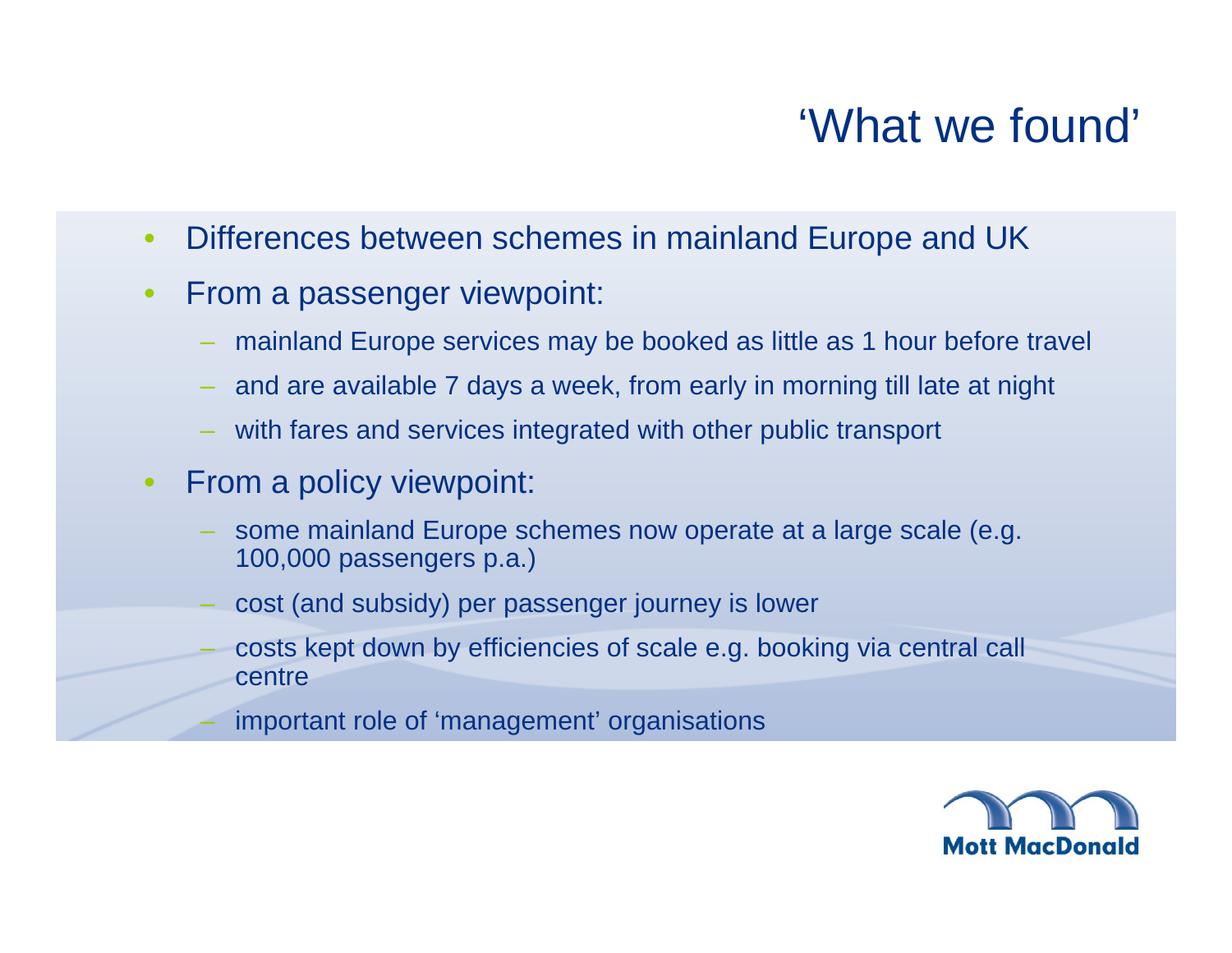# Wiltshire Connect2



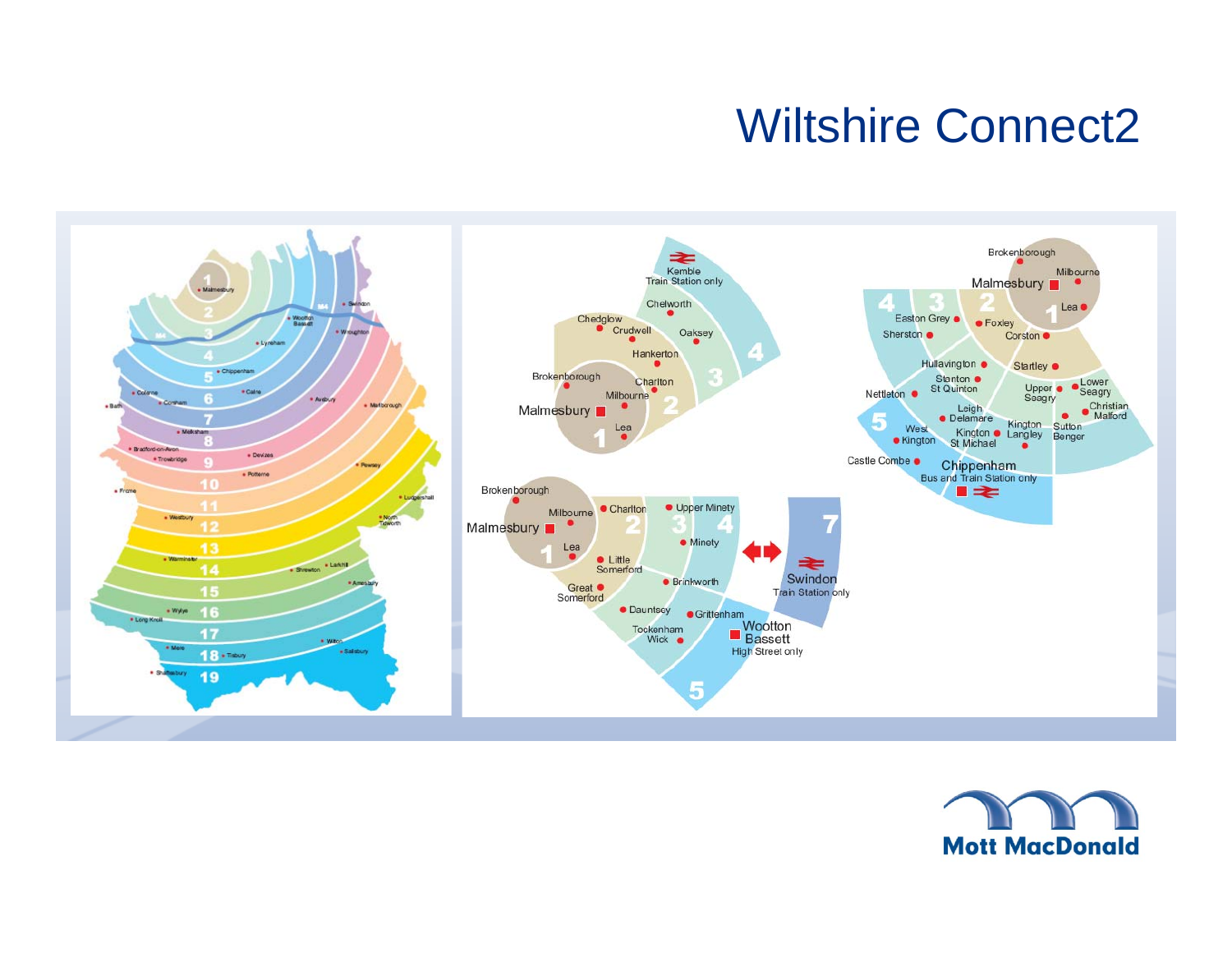# Devon FareCar



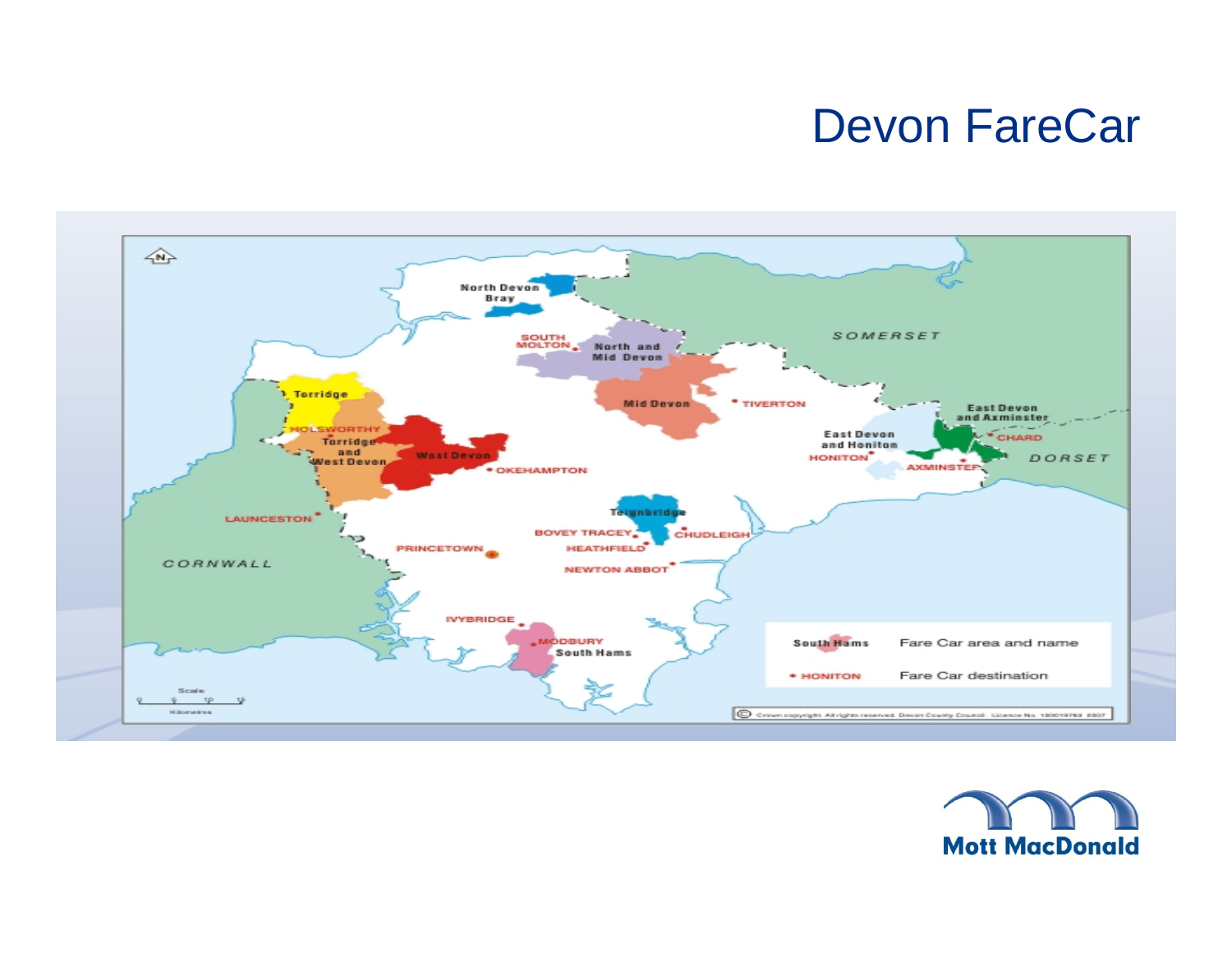# Booking and Payment



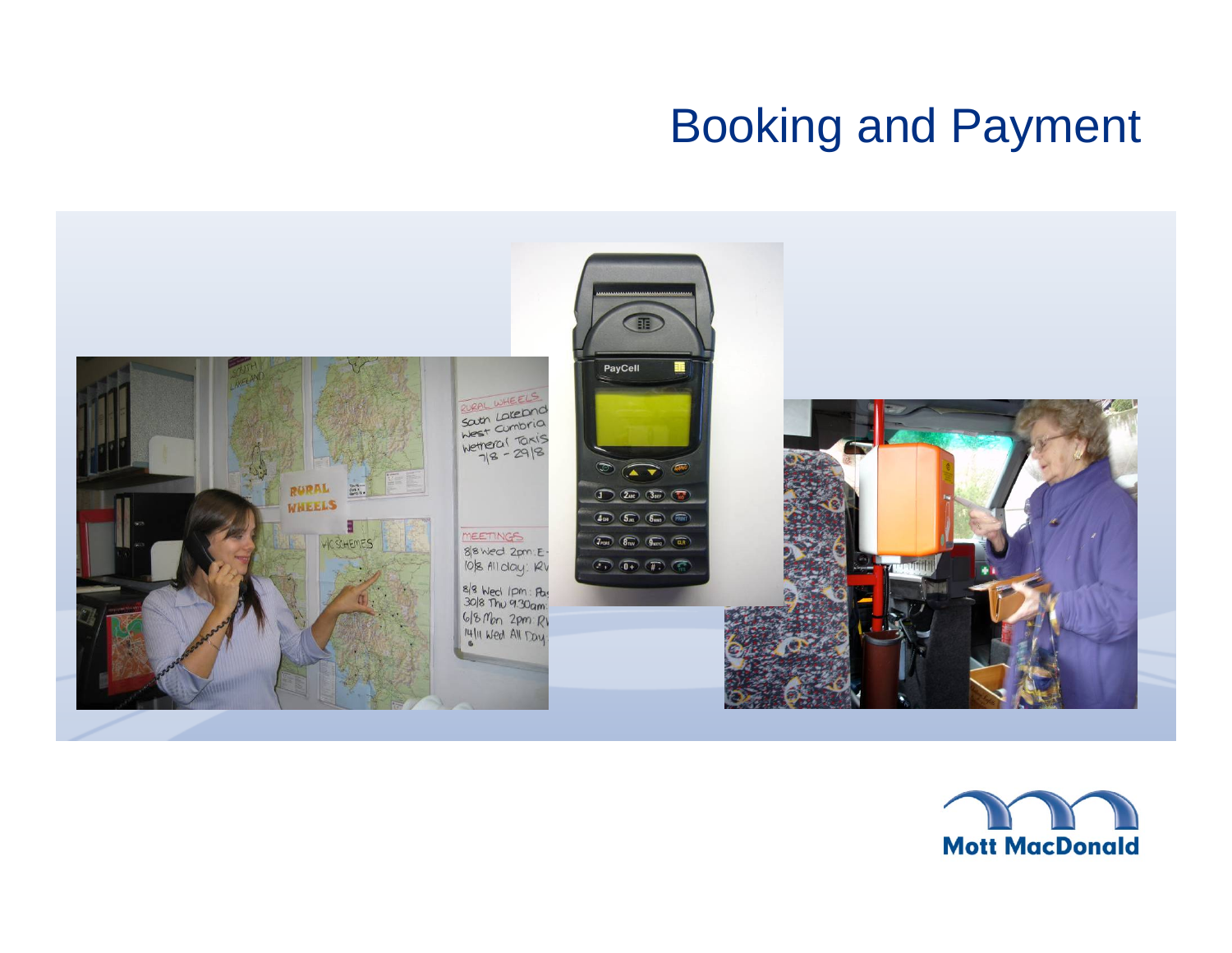# Scale of Operation



Number of passenger trips per annum, by geographical scale of operation

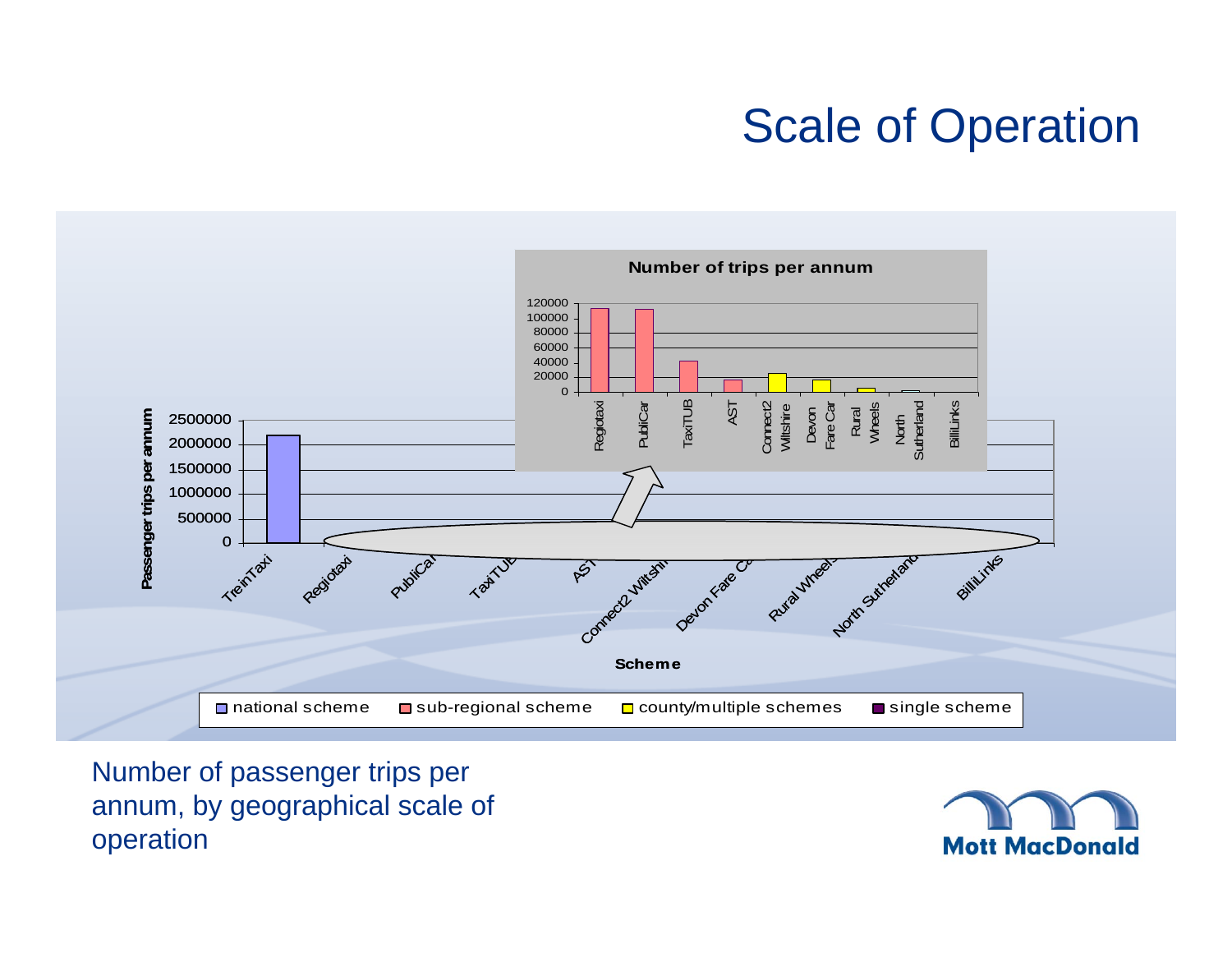## Funding and Subsidy



Proportion of total cost met by subsidy (schemes ranked by gross cost)

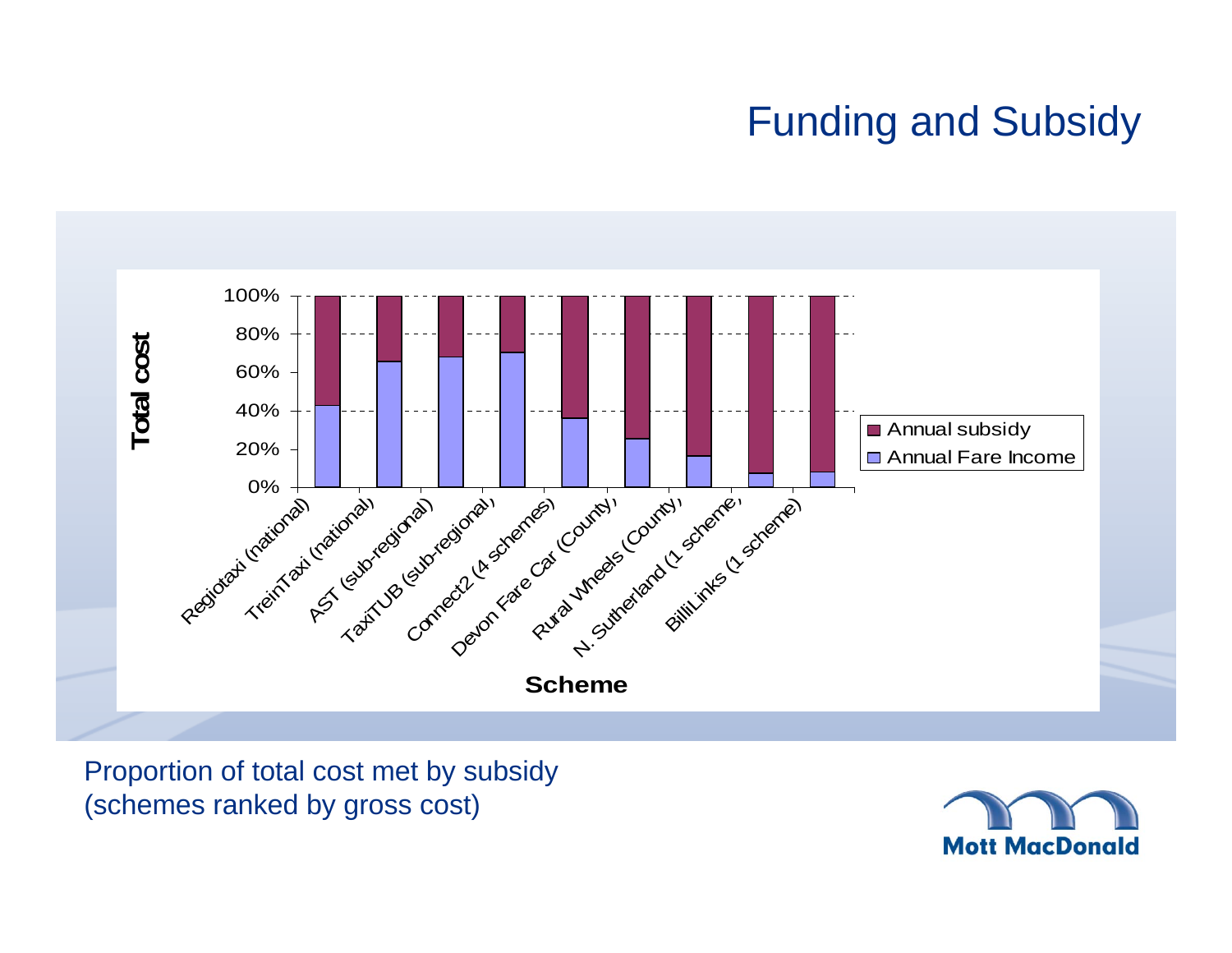### Other Possible Benefits

- Valuable service for elderly, disabled and mobility impaired people
- $\bullet$  Offer local authorities the ability to develop a range of schemes to reflect different local circumstances
- Support of local taxi businesses

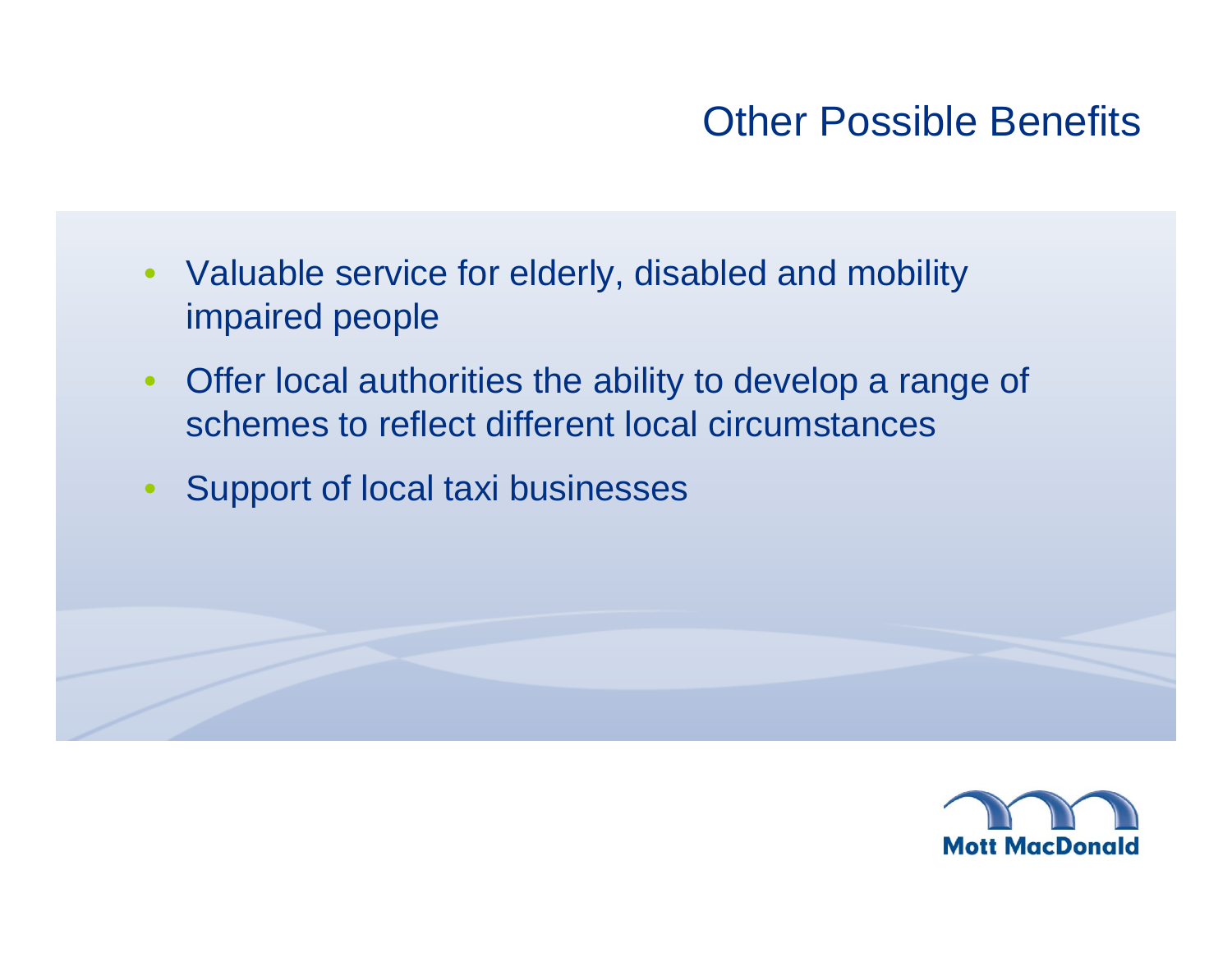# **Barriers**

#### •Taxi Industry

- **Capacity**
- Willingness to 'become involved'
- Lack of Awareness of opportunity
- • Local Authorities and Governance
	- 'Two Tier' structures
	- 'Big Bus' culture
	- **Procurement**
	- Lack of Awareness of opportunity
- • Bus Industry
	- Not yet engaged but developing awareness of European lessons

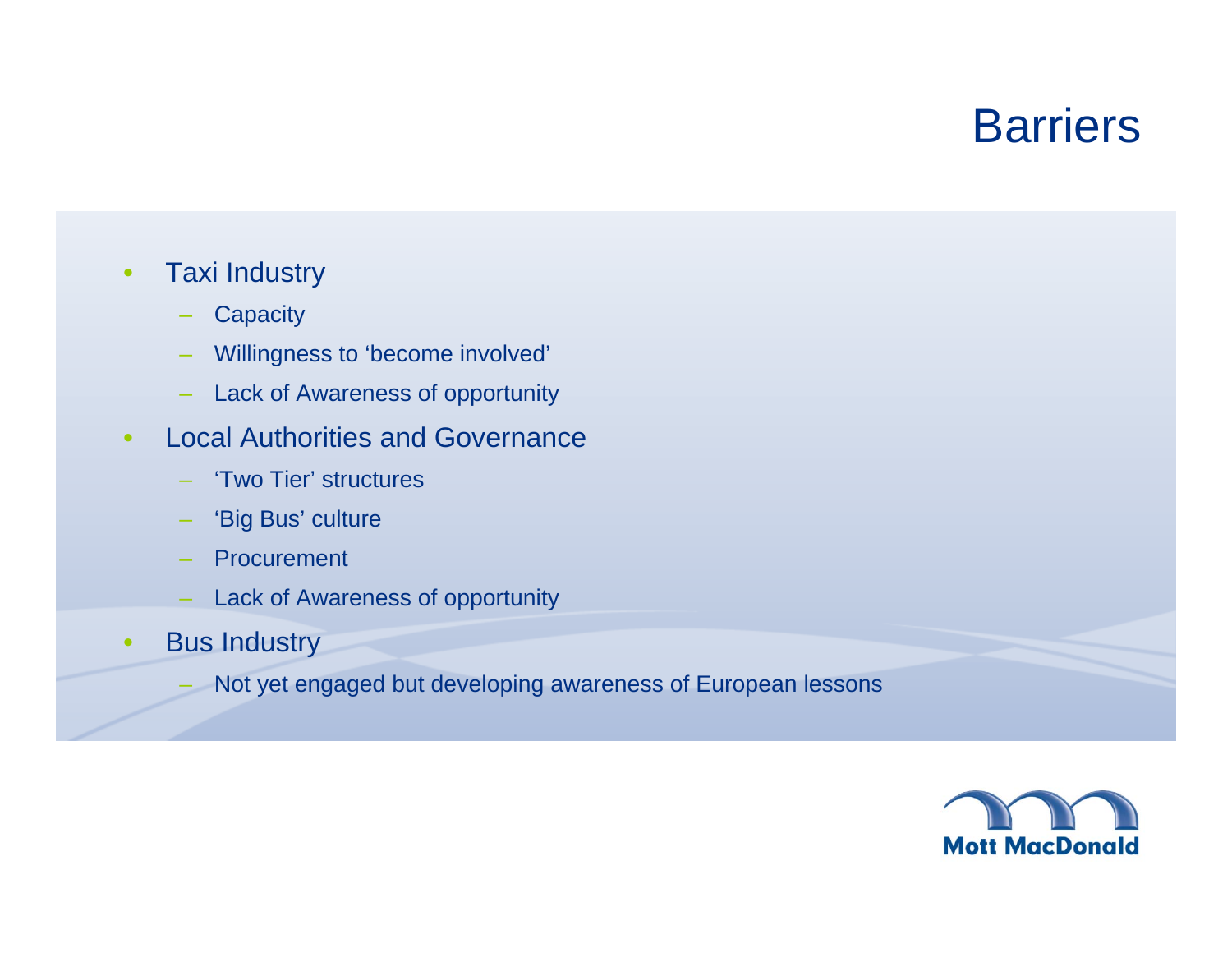# Barriers II

#### •Customers

- Awareness of options/ perception of "Taxis"
- Requirement to pre-book
- • Funding and Financial Support
	- Capital and Revenue
	- Monitoring and Admin' appropriate to scale
- • The role of Central Government
	- Concessionary Fares
	- **BSOG**
	- Review Licensing arrangements
	- Review Guidance to Local Authorities to raise awareness of opportunities

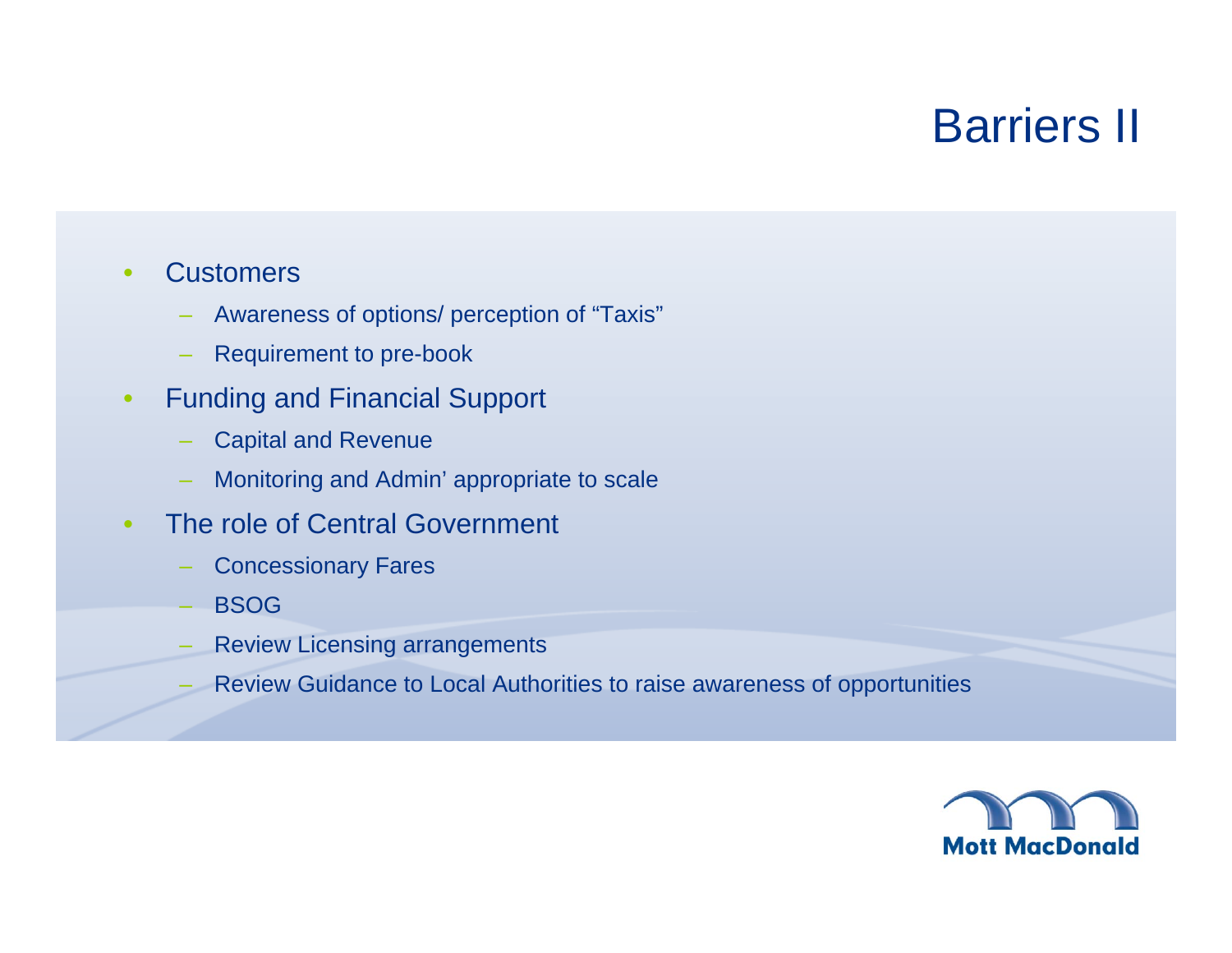#### The Cost of a 'Good Quality' Taxi-Based service

- • Simple method based on:
	- Identification of most 'rural' areas
	- Understanding potential demand in those areas
	- Used 'cost' information from the case study schemes
	- Assumed levels of usage for different community groups
- • National costs identified ranged between
	- £25m pa to provide recipients with one trip a week
	- £308m pa based on the replicating a 'best case' scheme;
		- £1.1bn pa based on a 'high cost' service



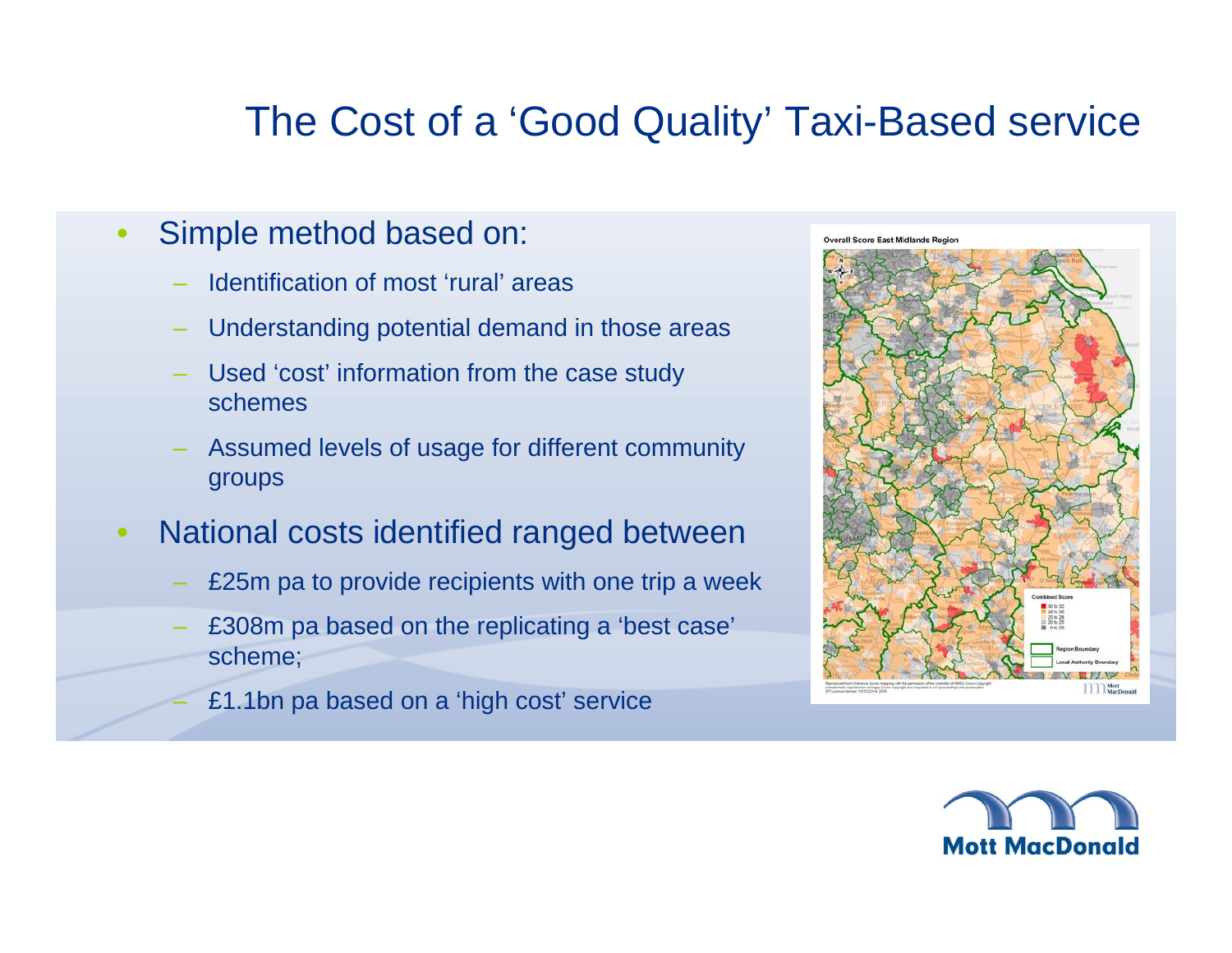# Conclusions I

- $\bullet$  Can taxis help bring about a 'step change' in transport provision in rural areas?
	- Yes: the larger scale operations in mainland Europe clearly offer considerable amenity to local people
- $\bullet$  Would taxis offer a cost effective replacement for rural buses?
	- Potentially: but this can only be achieved through economies of scale as found in the larger schemes in mainland Europe

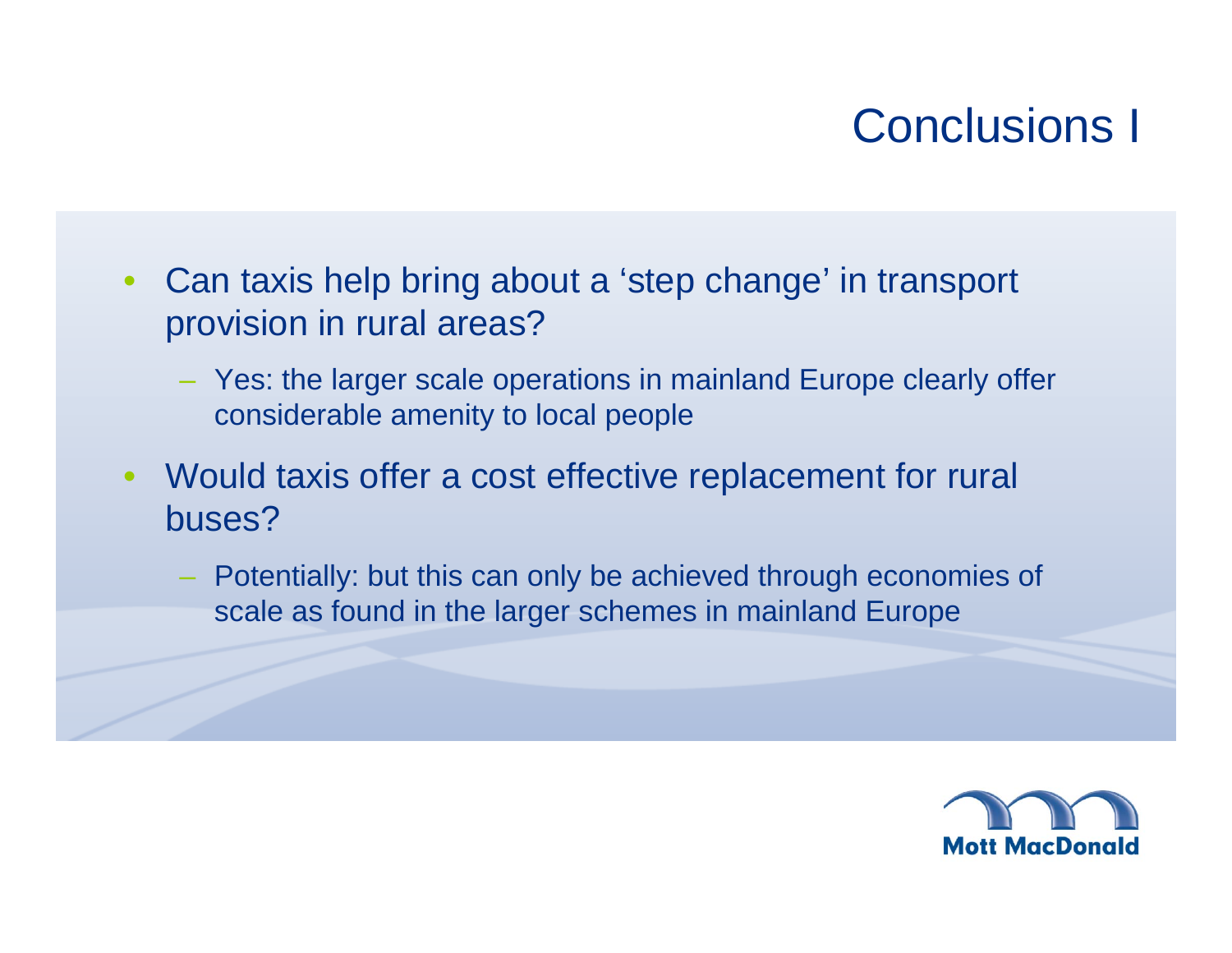# Conclusions II

- $\bullet$  Can taxis offer a way of reducing car dependence and environmental impact, *as well* as achieving greater social inclusion?
	- Yes: but the most successful schemes are intended to meet economic as well as environmental and social needs
- • Why have flexible taxi services not developed on a large scale in the UK, unlike in other European countries?
	- The UK has a number of legal and institutional barriers which, whilst surmountable, have prevented growth of local schemes to the necessary scale of operation

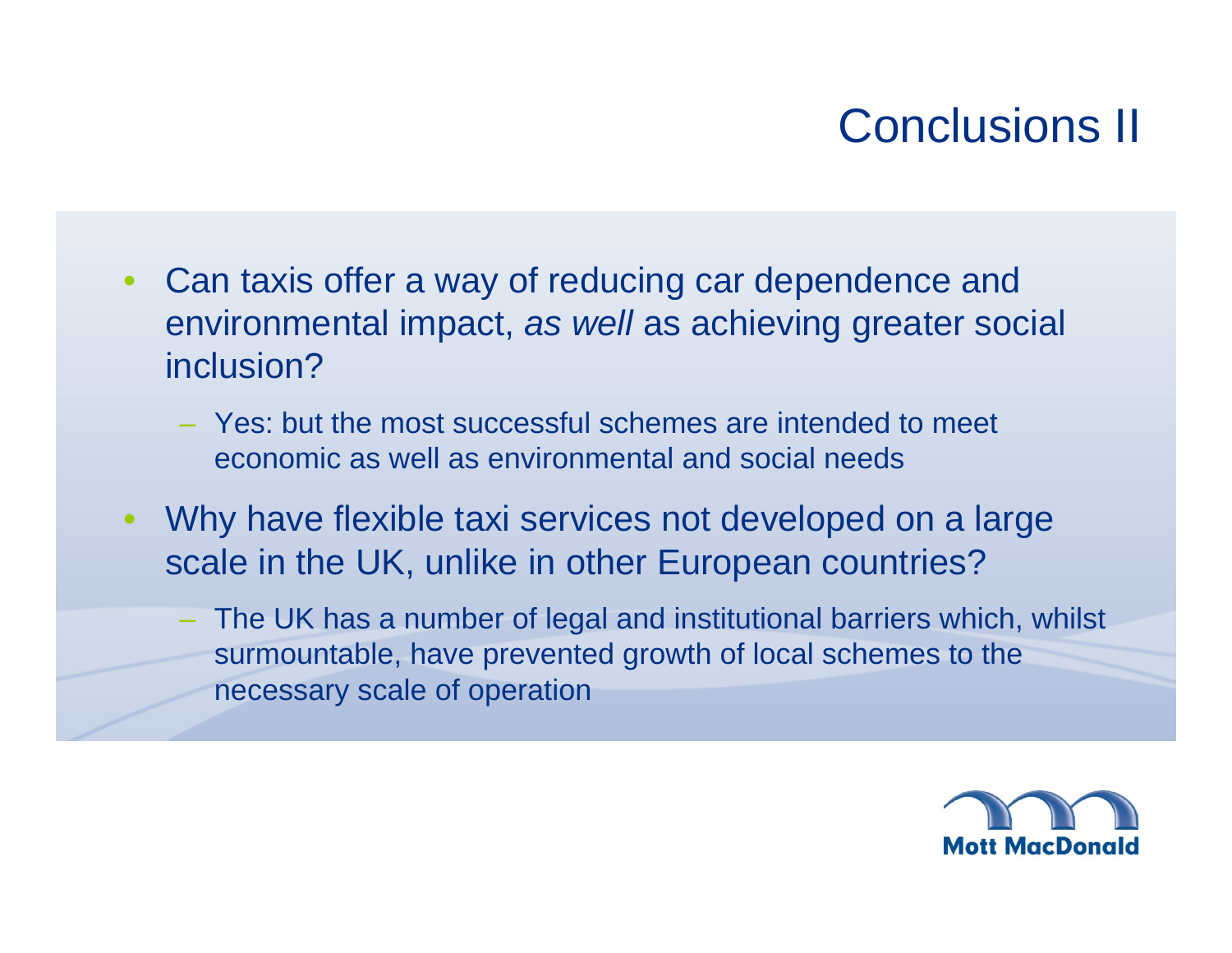# Recommendations

- • No 'best solution' for rural areas – recognise variation in communities
- $\bullet$ Integration of operation with other forms of public transport is key
- $\bullet$  'Multi-Modal' ticketing is fundamental to developing co-ordinated public transport across 'regions'
- $\bullet$  Need to 'Pilot' a network level taxi based scheme to test performance of larger schemes in the UK, like those in 'mainland' Europe but with longer timescale than typical EU demonstration
- • Explore opportunities to overcome institutional barriers created by new legislation

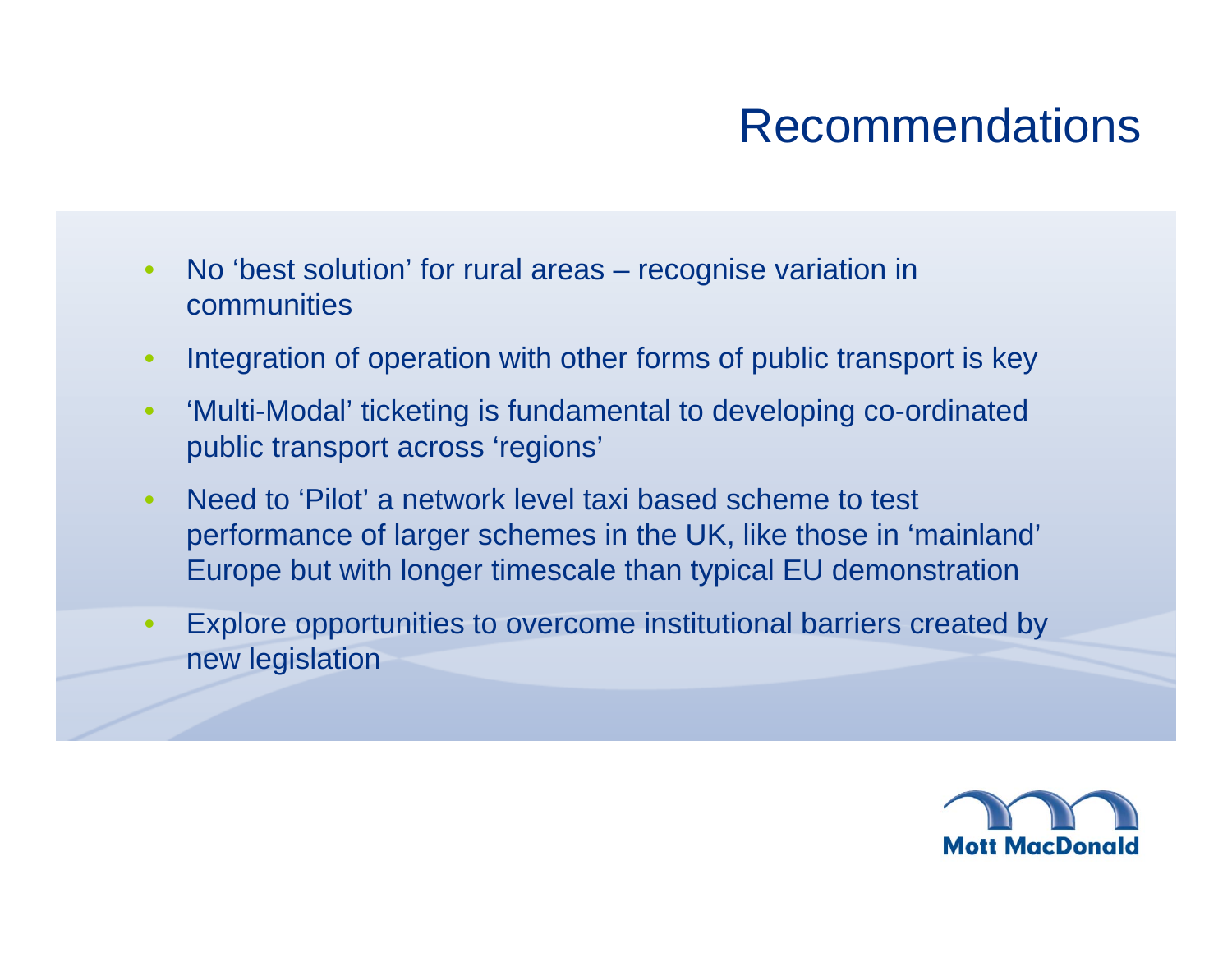# Sectoral Recommendations

- • Taxi Industry – Regional contracting entities representing the industry – facilitate engagement
- • LA's
	- Support to overcome procurement restrictions
	- Relax rules on livery and branding
	- 'Taxi Quality Partnerships'?
- • Central Government
	- Allow taxi based services to qualify for similar subsidies to bus services
	- Transfer licensing to larger geographical level
	- Allow automatic registration in neighbouring authorities

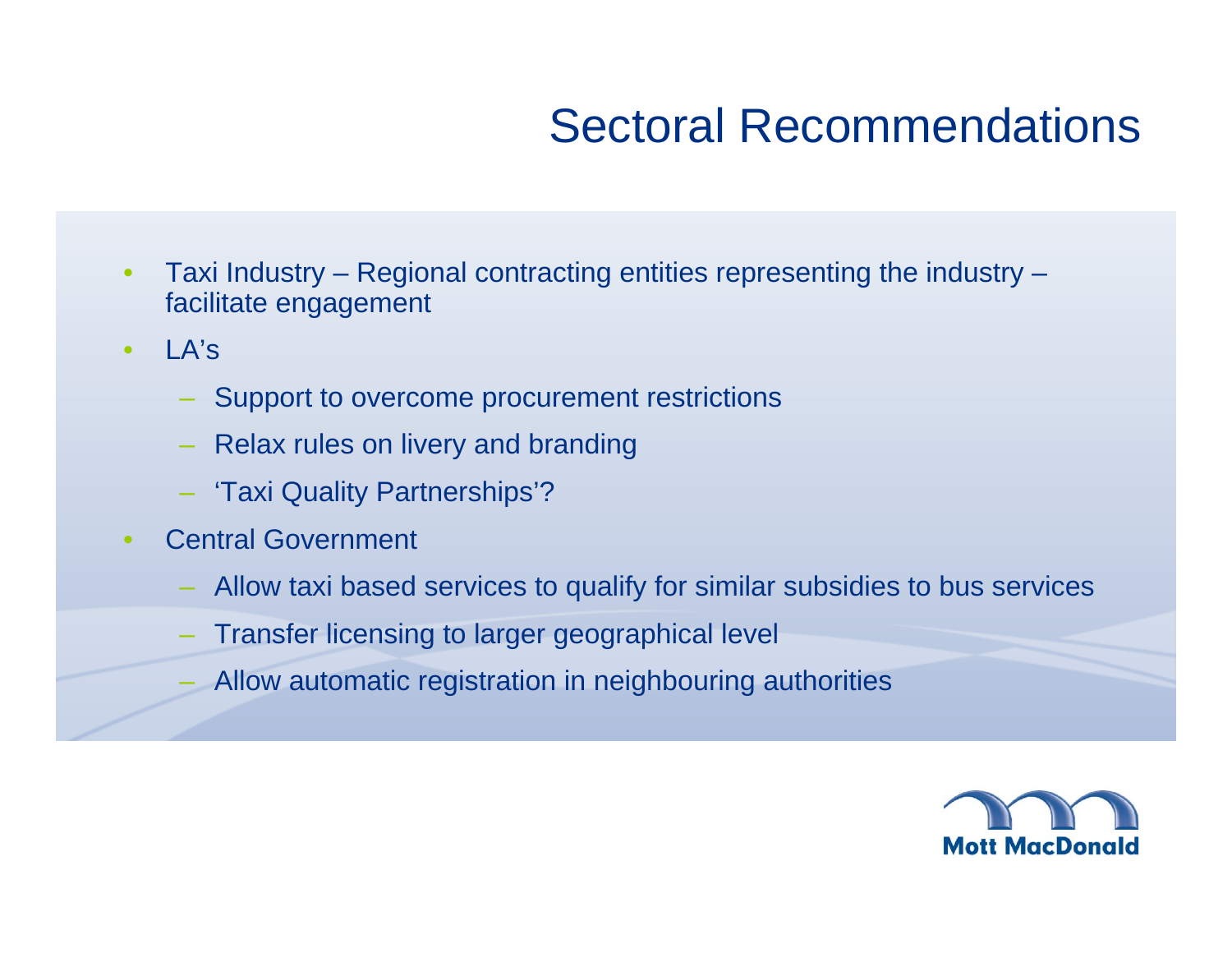# Further reading

All research documents available for download from:

cfit.independent.gov.uk/p ubs/2008/rpt/index.htm